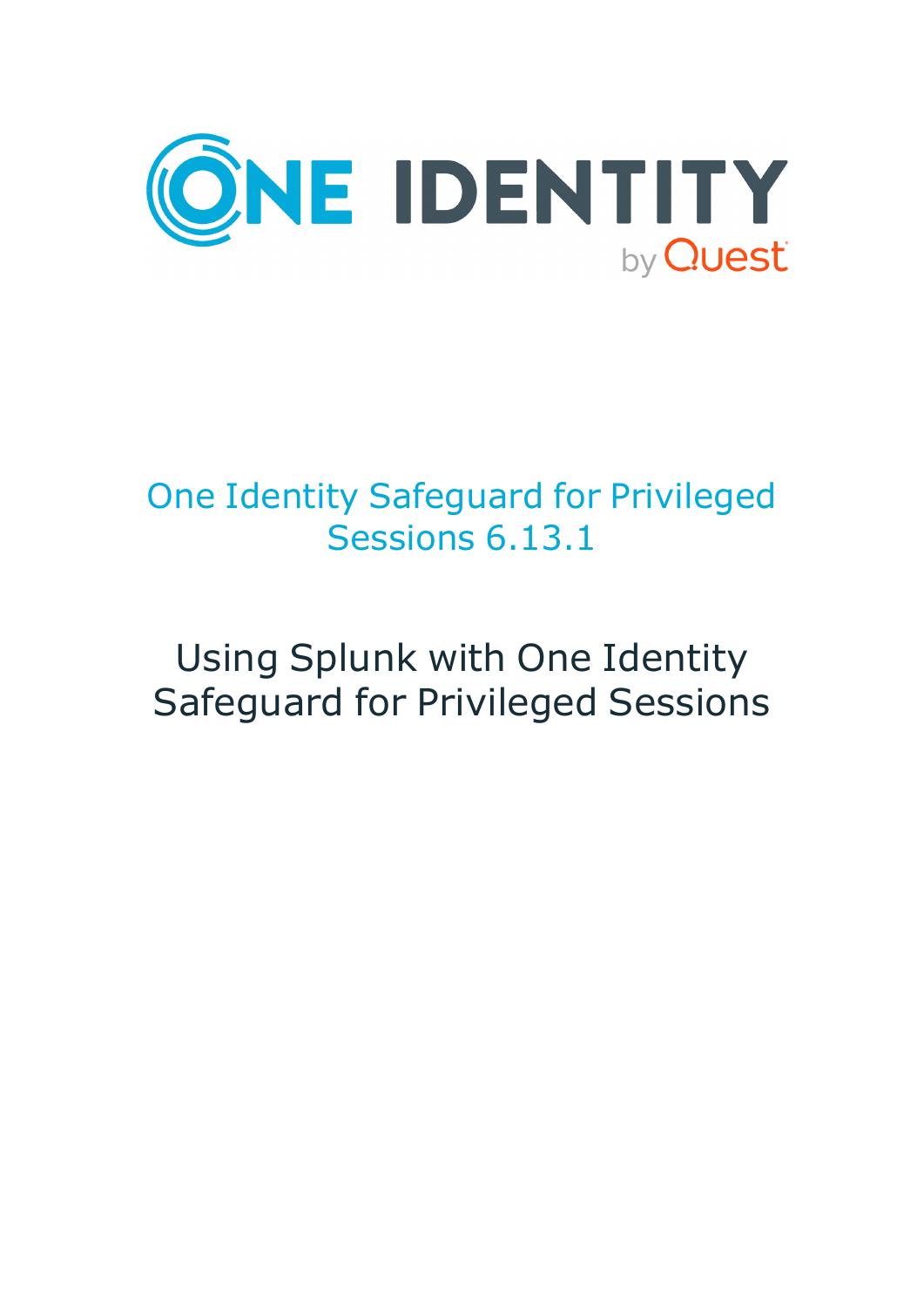#### **Copyright 2022 One Identity LLC.**

#### **ALL RIGHTS RESERVED.**

This guide contains proprietary information protected by copyright. The software described in this guide is furnished under a software license or nondisclosure agreement. This software may be used or copied only in accordance with the terms of the applicable agreement. No part of this guide may be reproduced or transmitted in any form or by any means, electronic or mechanical, including photocopying and recording for any purpose other than the purchaser's personal use without the written permission of One Identity LLC .

The information in this document is provided in connection with One Identity products. No license, express or implied, by estoppel or otherwise, to any intellectual property right is granted by this document or in connection with the sale of One Identity LLC products. EXCEPT AS SET FORTH IN THE TERMS AND CONDITIONS AS SPECIFIED IN THE LICENSE AGREEMENT FOR THIS PRODUCT, ONE IDENTITY ASSUMES NO LIABILITY WHATSOEVER AND DISCLAIMS ANY EXPRESS, IMPLIED OR STATUTORY WARRANTY RELATING TO ITS PRODUCTS INCLUDING, BUT NOT LIMITED TO, THE IMPLIED WARRANTY OF MERCHANTABILITY, FITNESS FOR A PARTICULAR PURPOSE, OR NON-INFRINGEMENT. IN NO EVENT SHALL ONE IDENTITY BE LIABLE FOR ANY DIRECT, INDIRECT, CONSEQUENTIAL, PUNITIVE, SPECIAL OR INCIDENTAL DAMAGES (INCLUDING, WITHOUT LIMITATION, DAMAGES FOR LOSS OF PROFITS, BUSINESS INTERRUPTION OR LOSS OF INFORMATION) ARISING OUT OF THE USE OR INABILITY TO USE THIS DOCUMENT, EVEN IF ONE IDENTITY HAS BEEN ADVISED OF THE POSSIBILITY OF SUCH DAMAGES. One Identity makes no representations or warranties with respect to the accuracy or completeness of the contents of this document and reserves the right to make changes to specifications and product descriptions at any time without notice. One Identity does not make any commitment to update the information contained in this document.

If you have any questions regarding your potential use of this material, contact:

One Identity LLC. Attn: LEGAL Dept 4 Polaris Way Aliso Viejo, CA 92656

Refer to our Web site [\(http://www.OneIdentity.com](http://www.oneidentity.com/)) for regional and international office information.

#### **Patents**

One Identity is proud of our advanced technology. Patents and pending patents may apply to this product. For the most current information about applicable patents for this product, please visit our website at [http://www.OneIdentity.com/legal/patents.aspx.](http://www.oneidentity.com/legal/patents.aspx)

#### **Trademarks**

One Identity and the One Identity logo are trademarks and registered trademarks of One Identity LLC. in the U.S.A. and other countries. For a complete list of One Identity trademarks, please visit our website at [www.OneIdentity.com/legal](http://www.oneidentity.com/legal). All other trademarks are the property of their respective owners.

#### **Legend**

**WARNING: A WARNING icon highlights a potential risk of bodily injury or property** œ **damage, for which industry-standard safety precautions are advised. This icon is often associated with electrical hazards related to hardware.**

**CAUTION: A CAUTION icon indicates potential damage to hardware or loss of data if instructions are not followed.**

SPS Using Splunk with One Identity Safeguard for Privileged Sessions Updated - 12 April 2022, 12:41 Version - 6.13.1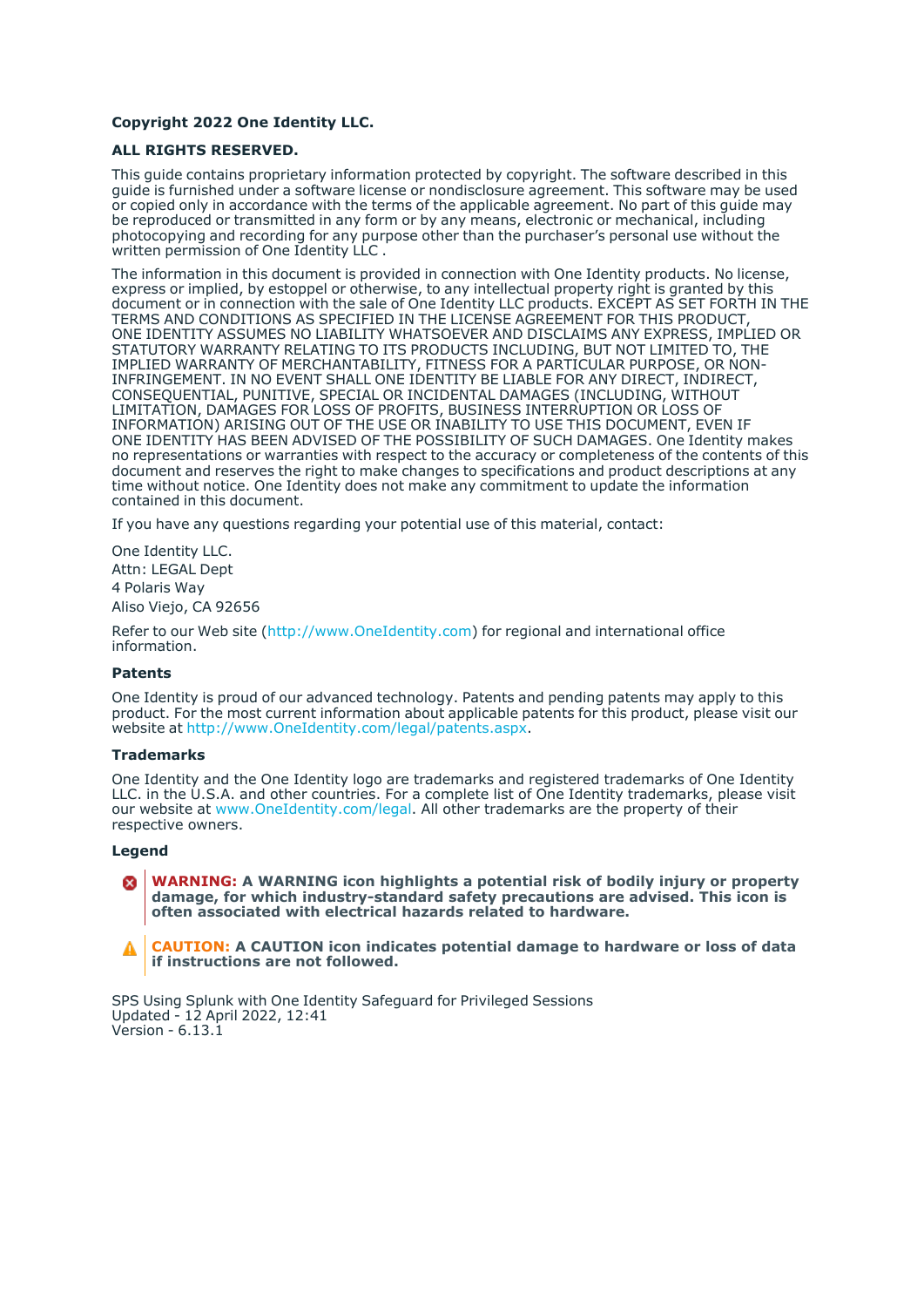## **Contents**

| Contacting us <b>contacting</b> us <b>contacting</b> us <b>contacting</b> us <b>contacting</b> us <b>contacting</b> us <b>contacting</b> us <b>contacting</b> us <b>contact in the set of the set of the set of the set of the set of the set of the set of the set</b> |  |
|-------------------------------------------------------------------------------------------------------------------------------------------------------------------------------------------------------------------------------------------------------------------------|--|
|                                                                                                                                                                                                                                                                         |  |

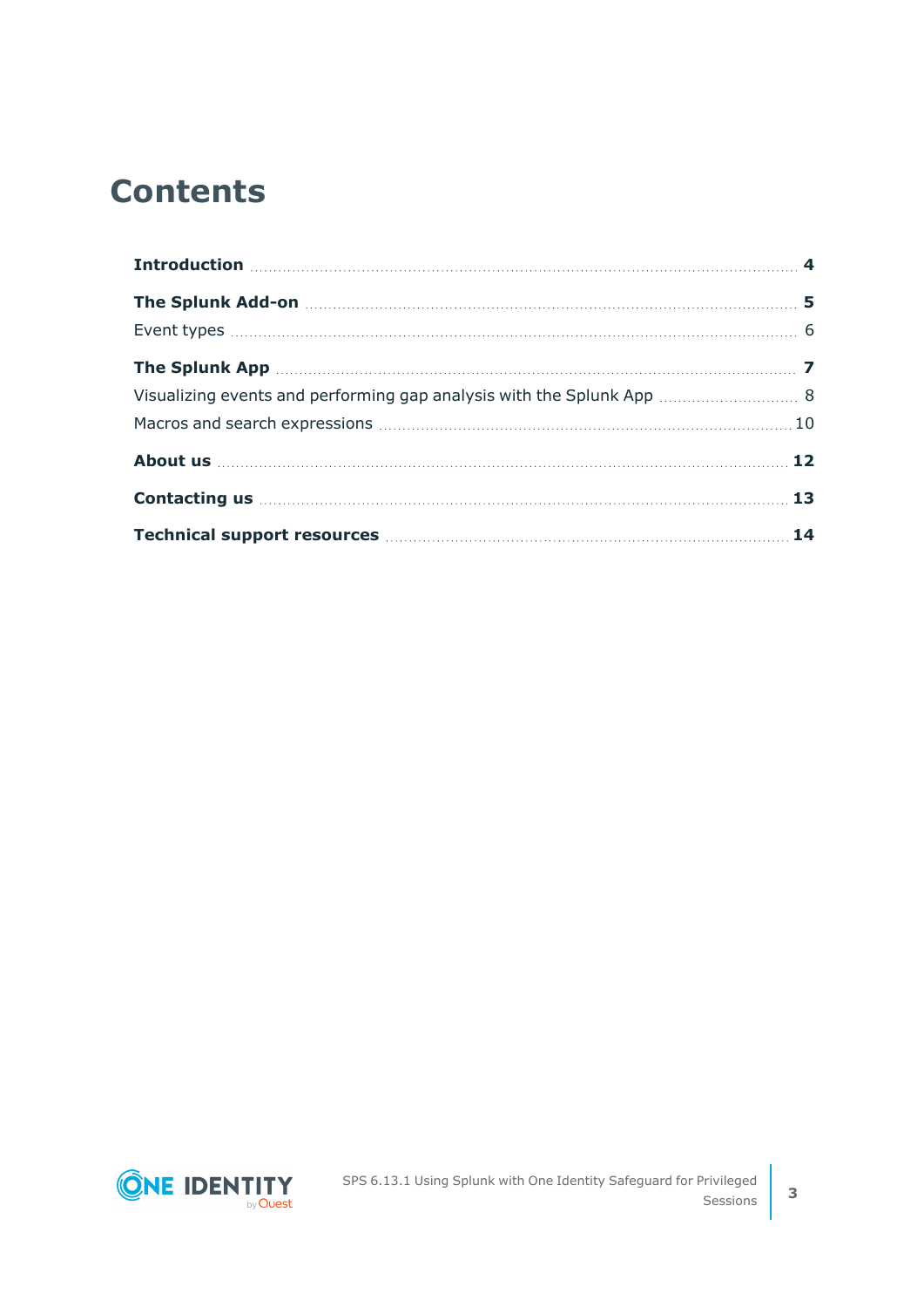# **Introduction**

<span id="page-3-0"></span>This document describes how you can use the services of the One Identity Safeguard for Privileged Sessions Add-on for Splunk (the Splunk Add-on) and the One Identity Safeguard for Privileged Sessions App for Splunk (the Splunk App) to process and visualize your events from One Identity Safeguard for Privileged Sessions (SPS).

### **One Identity Safeguard for Privileged Sessions:**

One Identity Safeguard for Privileged Sessions (SPS) controls privileged access to remote IT systems, records activities in searchable, movie-like audit trails, and prevents malicious actions. SPS is a quickly deployable enterprise device, completely independent from clients and servers — integrating seamlessly into existing networks. It captures the activity data necessary for user profiling and enables full user session drill down for forensic investigations.

### **SPS and Splunk Add-on / Splunk App**

If you have an SPS device forwarding events to your Splunk, and you want to process and visualize these events with your own, custom dashboards, the Splunk Add-on can provide you with useful event types that you can use in your custom searches. For more information about visualizing events and customizing dashboards, see The [Splunk](#page-6-0) App and Macros and search [expressions.](#page-9-0)

The Splunk Add-on is an add-on for Splunk that defines useful event types for your sessions originating from SPS. For more information, see [Event](../../../../../Content/Guides/integrations/splunk-app-and-addon/splunk-app-addon-event-types.htm) types.

The Splunk App creates useful dashboards to visualize your sessions audited with SPS.

Also, if you want to use your Microsoft Windows or Linux session logs for gap analysis and you have the Splunk Add-on for [Microsoft](https://splunkbase.splunk.com/app/742/) Windows or the Splunk [Add-on](https://splunkbase.splunk.com/app/833/) for Unix and Linux installed, the Splunk App allows you to spot potential audit gaps.



**4**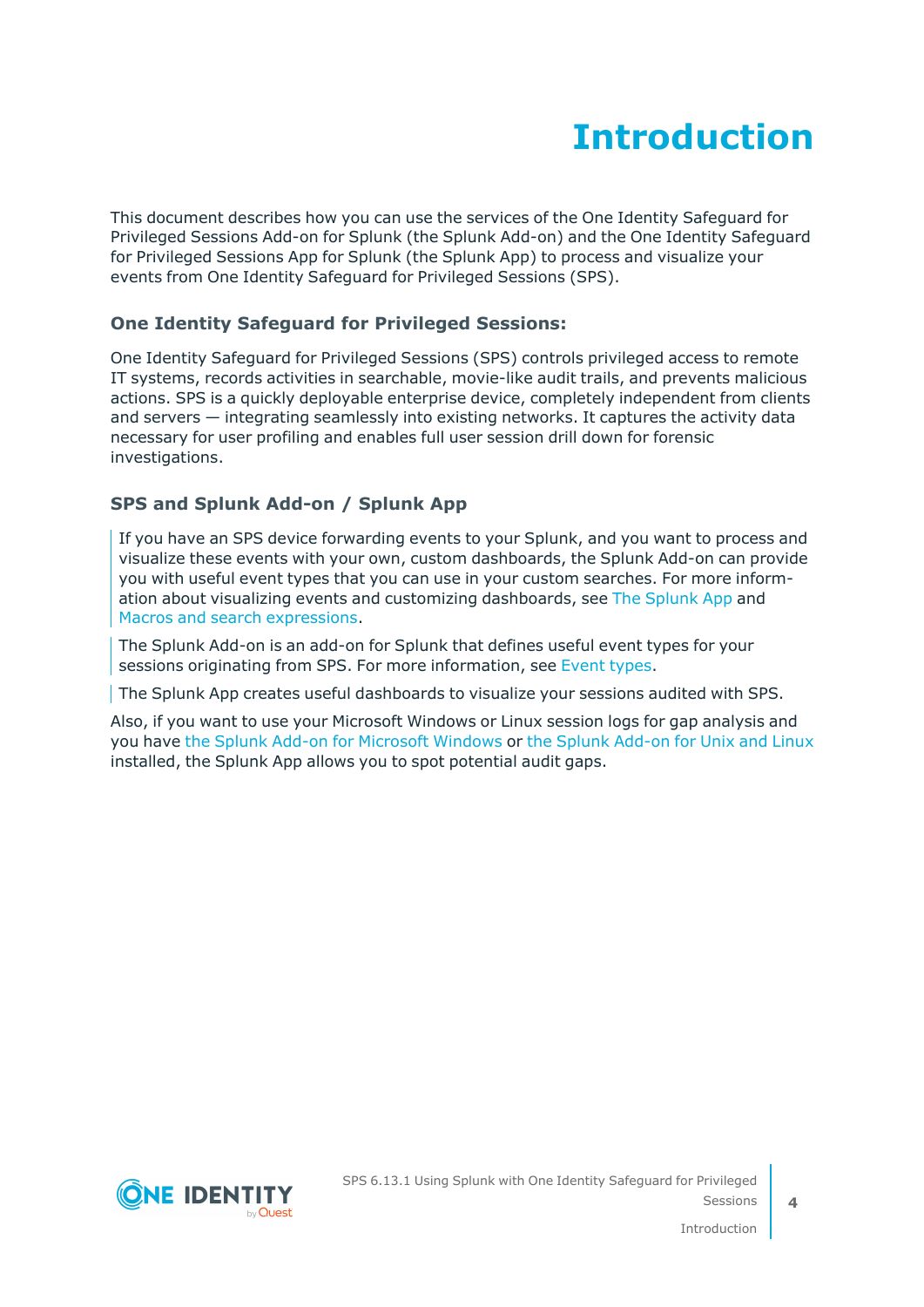# **The Splunk Add-on**

<span id="page-4-0"></span>The Splunk Add-on is an add-on for Splunk that defines useful event types for your sessions originating from SPS. For more information, see [Event](../../../../../Content/Guides/integrations/splunk-app-and-addon/splunk-app-addon-event-types.htm) types.

If you have an SPS device forwarding events to your Splunk, and you want to process and visualize these events with your own, custom dashboards, the Splunk Add-on can provide you with useful event types that you can use in your custom searches. For more information about visualizing events and customizing dashboards, see The [Splunk](#page-6-0) App and Macros and search [expressions.](#page-9-0)

When using SPS together with the Splunk Add-on, the events originating from SPS are parsed, indexed and labeled with tags. These tags help standardize data coming from various data sources. As a result, custom-searching in Splunk will be more effective.

#### **Prerequisites and restrictions**

- Your SPS appliance must be installed and [configured](https://support.oneidentity.com/technical-documents/safeguard-for-privileged-sessions/6.13.1/administration-guide/basic-settings/forwarding-data-to-third-party-systems/) to forward events to Splunk, using the **JSON-CIM** format.
- The Splunk Add-on is supported from SPS version 6.0.

#### **Installation and configuration**

#### *To install the Splunk Add-on and configure SPS to forward events to Splunk*

- 1. Use your favorite install method to install the app (either by searching for the One Identity Safeguard for Privileged Sessions Add-on for Splunk app on your Splunk web UI, or by navigating to the SplunkBase website and installing the [app](https://splunkbase.splunk.com/app/4502/) manually).
- 2. Configure SPS to forward events to Splunk. For detailed instructions, see ["Using](https://support.oneidentity.com/technical-documents/safeguard-for-privileged-sessions/6.13.1/administration-guide/basic-settings/forwarding-data-to-third-party-systems/using-the-universal-siem-forwarder/) the universal SIEM forwarder" in the [Administration](https://support.oneidentity.com/technical-documents/safeguard-for-privileged-sessions/6.13.1/administration-guide/basic-settings/forwarding-data-to-third-party-systems/using-the-universal-siem-forwarder/) Guide.

#### **Parsing and indexing with the Splunk Add-on**

If you want to search for a specific event type in your SPS index (for example, because you want to have a chart on your own dashboard about the distribution of different event types), look at the "Event type name" column in [Event](#page-5-0) types to filter for the different kinds. As an example, if you would like to count the number of "ServerConnect" events and visualize the results on a graph, you can do so with the following search expression:

search index=\* | stats count(eval(eventtype=oneidentity\_sps\_server\_connect)) AS count server connect BY eventtype

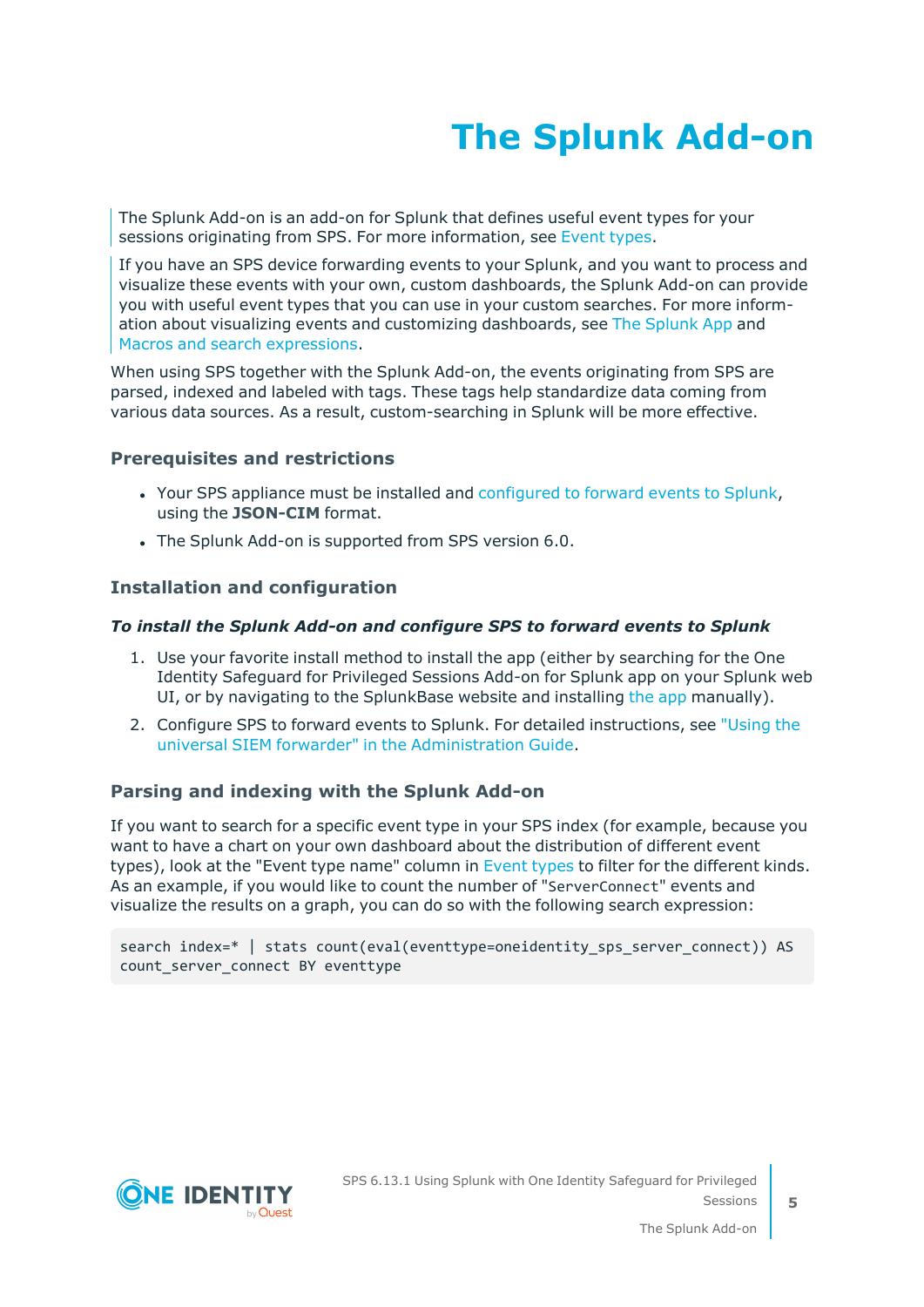# <span id="page-5-0"></span>**Event types**

The table below lists the definitions of event types for your sessions originating from SPS and the definitions' descriptions.

| <b>Event type name</b>           | <b>Description</b>                                          |
|----------------------------------|-------------------------------------------------------------|
| oneidentity_sps_server_connect   | ServerConnect event coming from SPS<br>SIEM forwarder       |
| oneidentity_sps_session_closed   | SessionClosed event coming from SPS<br>SIFM forwarder       |
| oneidentity_sps_server_          | ServerAuthenticationSuccess event                           |
| authentication_success           | coming from SPS SIEM forwarder                              |
| oneidentity_sps_server_          | ServerAuthenticationFailure event                           |
| authentication_failure           | coming from SPS SIEM forwarder                              |
| oneidentity_sps_gateway_         | GatewayAuthenticationFailure event                          |
| authentication_failure           | coming from SPS SIEM forwarder                              |
| oneidentity_sps_session_scored   | SessionScored event coming from SPS<br>SIEM forwarder       |
| oneidentity_sps_command_channel_ | CommandChannelEvent event coming                            |
| event                            | from SPS SIEM forwarder                                     |
| oneidentity_sps_window_title_    | WindowTitleChannelEvent event                               |
| channel_event                    | coming from SPS SIEM forwarder                              |
| oneidentity_sps_rdp_embedded_in_ | RdpEmbeddedInTsg event coming from                          |
| tsg                              | <b>SPS SIEM forwarder</b>                                   |
| oneidentity_sps_file_transfer    | FileTransfer event coming from SPS<br><b>SIEM</b> forwarder |



The Splunk Add-on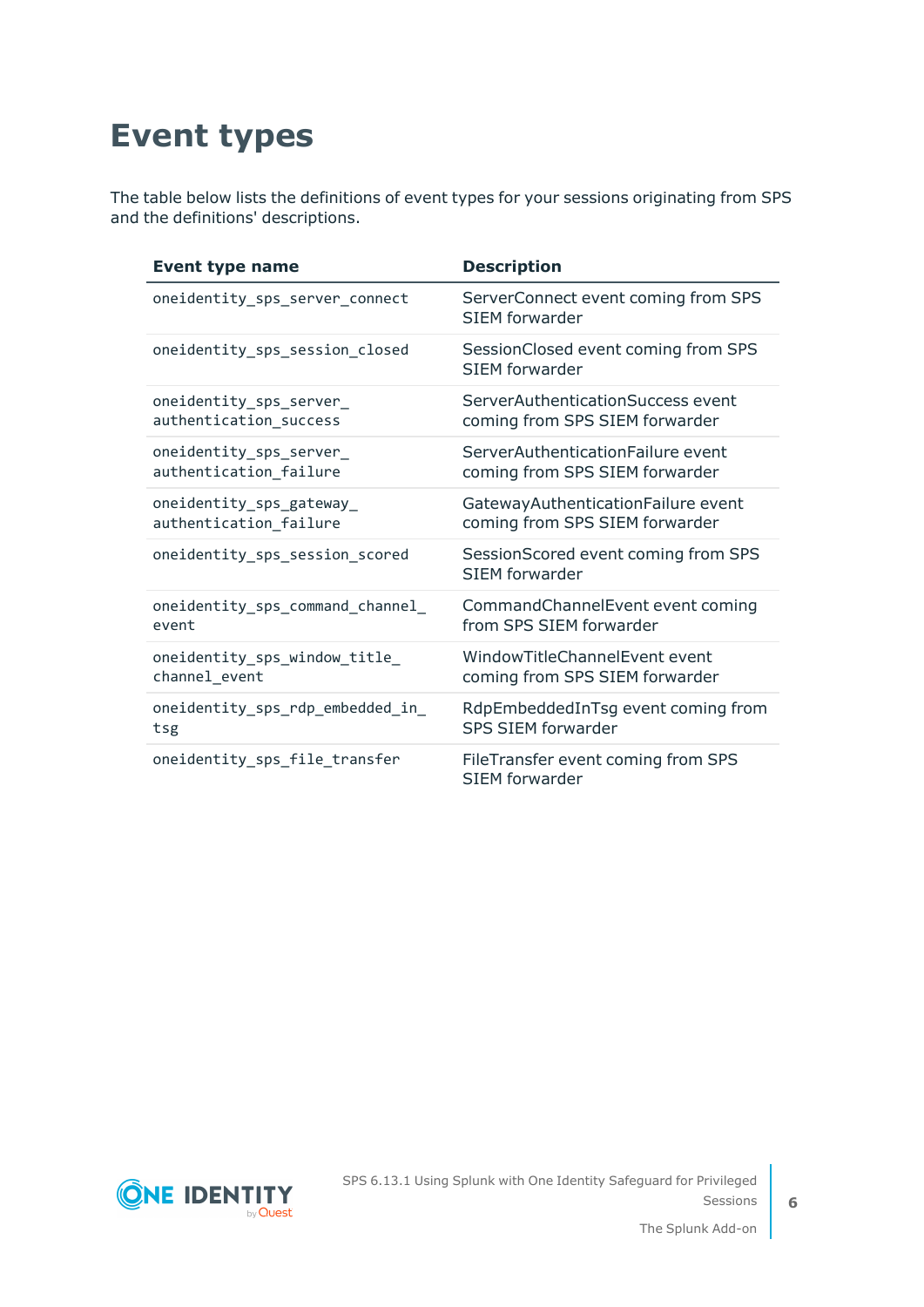# **The Splunk App**

<span id="page-6-0"></span>The One Identity Safeguard for Privileged Sessions App for Splunk creates useful dashboards to visualize your sessions audited with SPS. With this app, you can get an overview of your audited sessions and pinpoint interesting ones to be able to investigate them further. Also, if you have other sources of information about your audited hosts (for example, Microsoft Windows logs or Unix/Linux logs) as well as those originating from SPS, you can compare the two sources of information and see if all the necessary sessions are audited without audit gaps.

When used together with the Splunk App, you can customize your search with the help of your defined events and visualize your sessions originating from SPS on customized dashboards.

### **Prerequisites and restrictions**

NOTE: It is a prerequisite to have the Splunk Add-on installed for the Splunk App to work. When you install the Splunk App, it is presumed that SPS is already [configured](https://support.oneidentity.com/technical-documents/safeguard-for-privileged-sessions/6.13.1/administration-guide/basic-settings/forwarding-data-to-third-party-systems/) to forward events to [Splunk](https://support.oneidentity.com/technical-documents/safeguard-for-privileged-sessions/6.13.1/administration-guide/basic-settings/forwarding-data-to-third-party-systems/) and Splunk already receives these forwarded events. In such a setup, all events from SPS should arrive to a separate index in Splunk (if it's not the case, fix it before installing and setting up the Splunk App).

- If you want to use your Microsoft Windows or Unix / Linux session logs for gap analysis (see Visualizing events and [performing](#page-7-0) gap analysis with the Splunk App), you need to have the Splunk Add-on for [Microsoft](https://splunkbase.splunk.com/app/742/) Windows or the Splunk [Add-on](https://splunkbase.splunk.com/app/833/) for Unix and [Linux](https://splunkbase.splunk.com/app/833/) installed.
- The Splunk App is supported from SPS version 6.0.

#### **Installation and setup**

#### *To install and setup the Splunk App*

- 1. Use your favorite install method to install the app (either by searching for the One Identity Safeguard for Privileged Sessions App for Splunk app on your Splunk web UI, or by navigating to the SplunkBase website and installing the the [app](https://splunkbase.splunk.com/app/4503/) manually).
- 2. On the setup page of the Splunk App, provide the name of the index into which the SPS events will be arriving.
- 3. (Optional) If such an index does not exist yet and you want to configure forwarding later, just specify an index name of your choice and the Splunk App will create the index for you. In this case, pay attention to forward the events into this index later, when configuring forwarding from SPS.
- 4. There is another index you can specify, which will be the origin of data coming from logs. You can use this app to spot "audit gaps" (that is, unaudited sessions), but for that to work, you need logs from the hosts directly.
- 5. (Optional) If you already have forwarders set up to forward logs from your hosts to Splunk, specify the name of the index for the app into which the logs are forwarded.

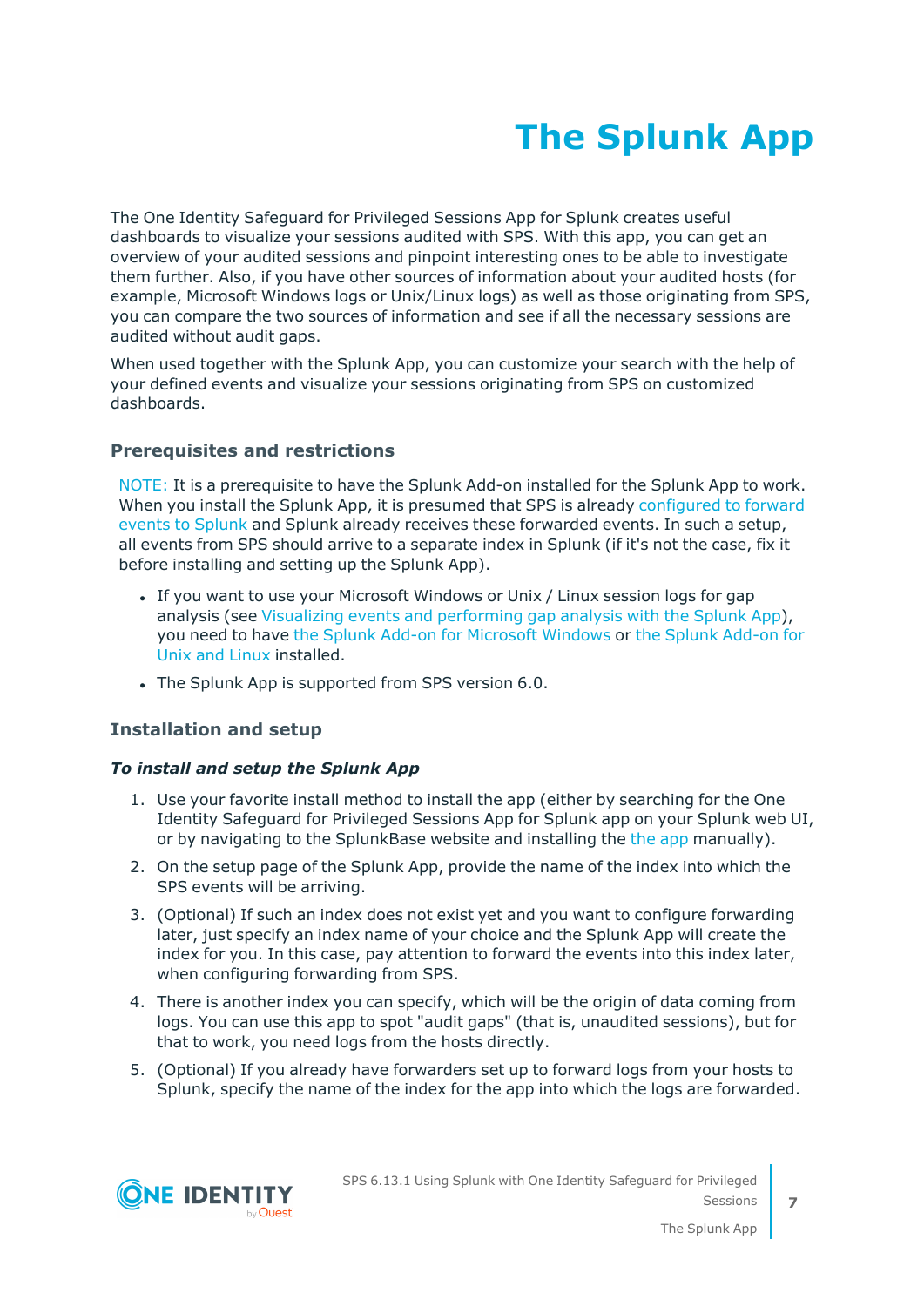## <span id="page-7-0"></span>**Visualizing events and performing gap analysis with the Splunk App**

### **Prerequisites and restrictions**

- To visualize events from SPS, you must have your SPS [configured](https://support.oneidentity.com/technical-documents/safeguard-for-privileged-sessions/6.13.1/administration-guide/basic-settings/forwarding-data-to-third-party-systems/) to forward events to [Splunk](https://support.oneidentity.com/technical-documents/safeguard-for-privileged-sessions/6.13.1/administration-guide/basic-settings/forwarding-data-to-third-party-systems/) and the Splunk Add-on installed.
- To use the gap analysis function, you must have the [Splunk](https://splunkbase.splunk.com/app/742/) App and the Splunk Addon for [Microsoft](https://splunkbase.splunk.com/app/742/) Windows or the Splunk [Add-on](https://splunkbase.splunk.com/app/833/) for Unix and Linux installed.

#### **Installation**

For information about the setup process, see The [Splunk](#page-6-0) App.

### **Visualizing events using the One Identity Safeguard for Privileged Sessions dashboard**

The One Identity Safeguard for Privileged Sessions dashboard visualizes data from SPS (including your events parsed and indexed by the Splunk Add-on and the metadata that the Splunk Add-on attaches to those events).

#### *To access the One Identity Safeguard for Privileged Sessions dashboard*

- 1. Login to the Splunk Enterprise online administration page.
- 2. Select **One Identity Safeguard for Privileged Sessions** under **Apps**.

#### **Figure 1: The One Identity Safeguard for Privileged Sessions dashboard**



SPS 6.13.1 Using Splunk with One Identity Safeguard for Privileged Sessions



**8**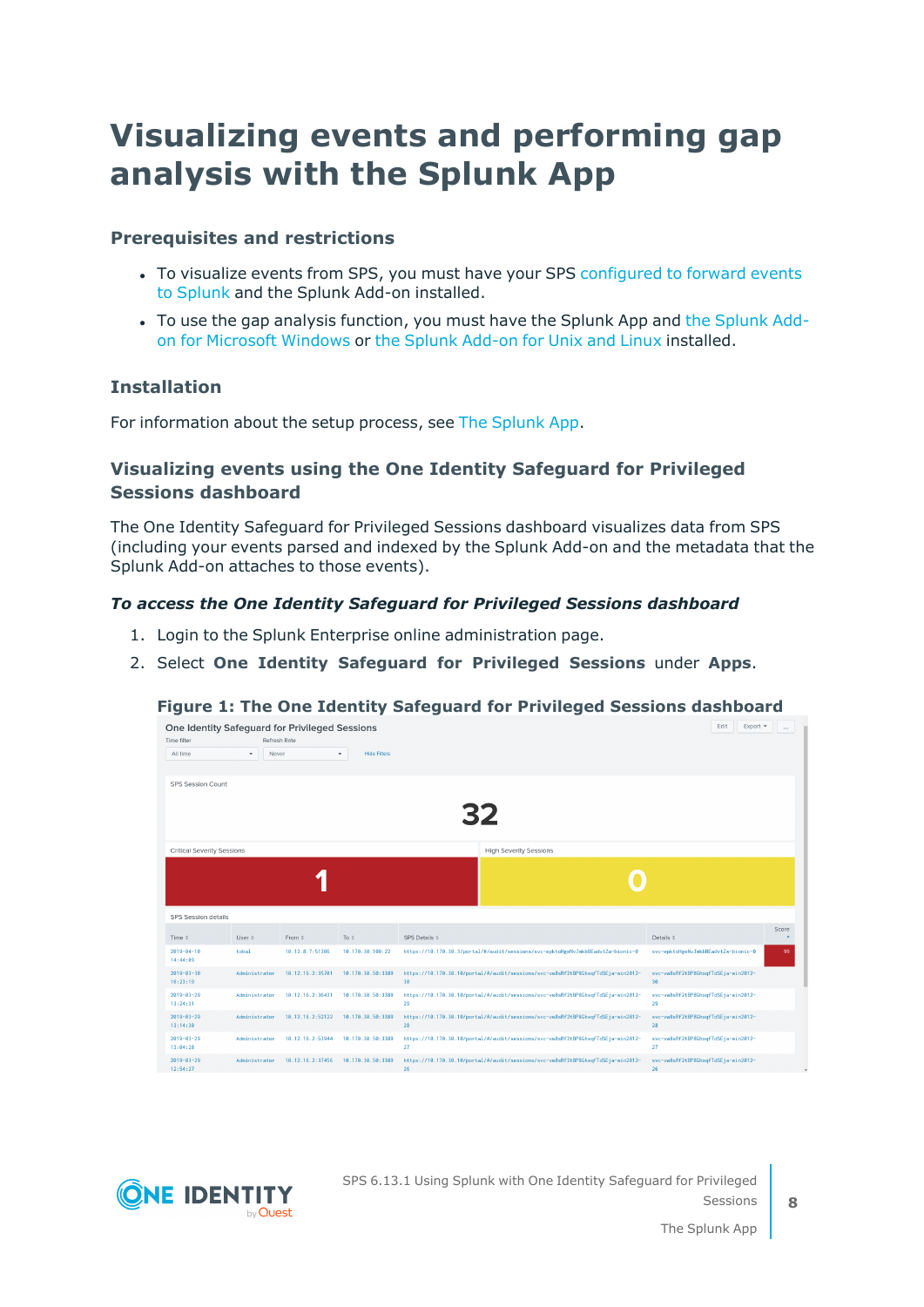The top filters bar allows you to configure your filters, the middle section shows an overview of logged sessions, and the lower section shows a more detailed list of audited sessions.

Under **Time filter** you can set a time interval in which you want to browse your data, and configure relevant settings. Under **Refresh Rate** you can specify a refresh rate (if you want to). To hide the **Time filter** and **Refresh Rate** items, click **Hide Filters/Show Filters**.

Below the filters bar, you see the details of logged sessions (such as **SPS Session Count**, the number of **Critical Severity Sessions**, and the number of **High Severity Sessions**) in the given time range.

The listed elements below **SPS Session details** show the audited sessions.

### **The One Identity Gap Report dashboard**

The One Identity Gap Report dashboard allows you to use other sources of information about your audited hosts (for example, Microsoft Windows logs or Unix/Linux logs) as well as those originating from SPS to compare the two sources of information and see if all the necessary sessions are audited without audit gaps

#### *To access the One Identity Gap Report dashboard*

- 1. Login to the Splunk Enterprise online administration page.
- 2. Select **One Identity Safeguard for Privileged Sessions** under **Apps**.
- 3. Click **One Identity Gap Report** on the top tab bar to switch from the the **One Identity Safeguard for Privileged Sessions** dashboard.



#### **Figure 2: The One Identity Gap Report dashboard**





The Splunk App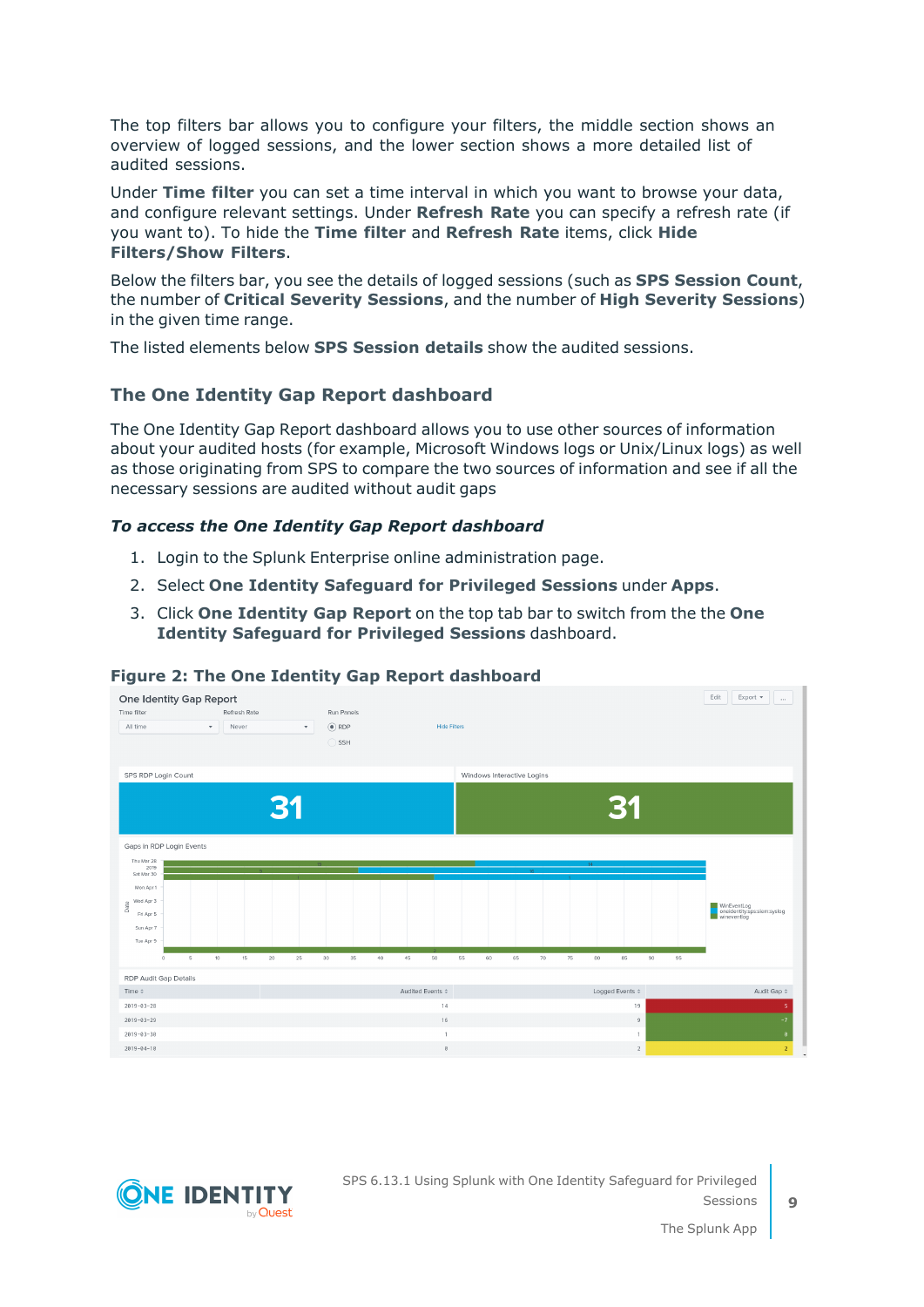The top filters bar allows you to configure your filters and whether you want to visualize your RDP or your SSH sessions, the middle section shows an overview of logged sessions, and the lower section shows a more detailed list of unaudited sessions.

You can set a time interval in which you want to browse your data, and configure relevant settings under the **Time filter**. Under **Refresh Rate** you can specify a refresh rate (if you want to). The **Run Panels** option allows you to switch between RDP and SSH sessions. To hide the **Time filter**and **Refresh Rate** items, click the **Hide Filters/Show Filters**.

Below the filters bar, you see the number of audited sessions (under **SPS RDP Login Count**), and the number of logged sessions (under **Windows Interactive Logins**) in the given time range.

Under **Gaps in RDP Login Events**, a bar chart shows the proportion between audited and logged sessions, by day.

Under **RDP Audit Gap Details**, you can see the specific data (such as **Time** (for the audit gap date), the number of **Audited Events**, the number of **Logged Events** and the number of unaudited sessions, under **Audit Gap**), grouped by day.

### <span id="page-9-0"></span>**Macros and search expressions**

If you have the Splunk App installed on your Splunk, but want to build your own custom dashboard, you can use the event types and macros defined by the app. The events originating from SPS are [CIM-compliant](https://docs.splunk.com/Documentation/CIM/4.13.0/User/Overview) (specifically, they use the Network [Sessions,](https://docs.splunk.com/Documentation/CIM/4.13.0/User/NetworkSessions) the [Network](https://docs.splunk.com/Documentation/CIM/4.13.0/User/NetworkTraffic) Traffic and the Intrusion [Detection](https://docs.splunk.com/Documentation/CIM/4.13.0/User/IntrusionDetection) data models), so the field names will be familiar. For more information about Splunk's Search Tutorial, click [here.](https://docs.splunk.com/Documentation/Splunk/7.2.6/SearchTutorial/WelcometotheSearchTutorial)

#### <span id="page-9-1"></span>**Macros**

The table below lists macros defined by the Splunk App and their descriptions.

| <b>Macro name</b>         | <b>Description</b>                                                   |
|---------------------------|----------------------------------------------------------------------|
| OI SPS events             | Individual events coming from SPS                                    |
| OI_SPS_sessions           | Sessions audited by SPS (events<br>correlated into full sessions)    |
| OI SPS monitored hosts    | Hosts monitored by SPS                                               |
| OI SPS scored sessions    | Sessions audited by SPS which have a<br>score given by SPS analytics |
| OI_SSH_logins             | All SSH sessions coming from SPS                                     |
| OI WIN interactive logins | All windows interactive logins audited<br>by SPS                     |

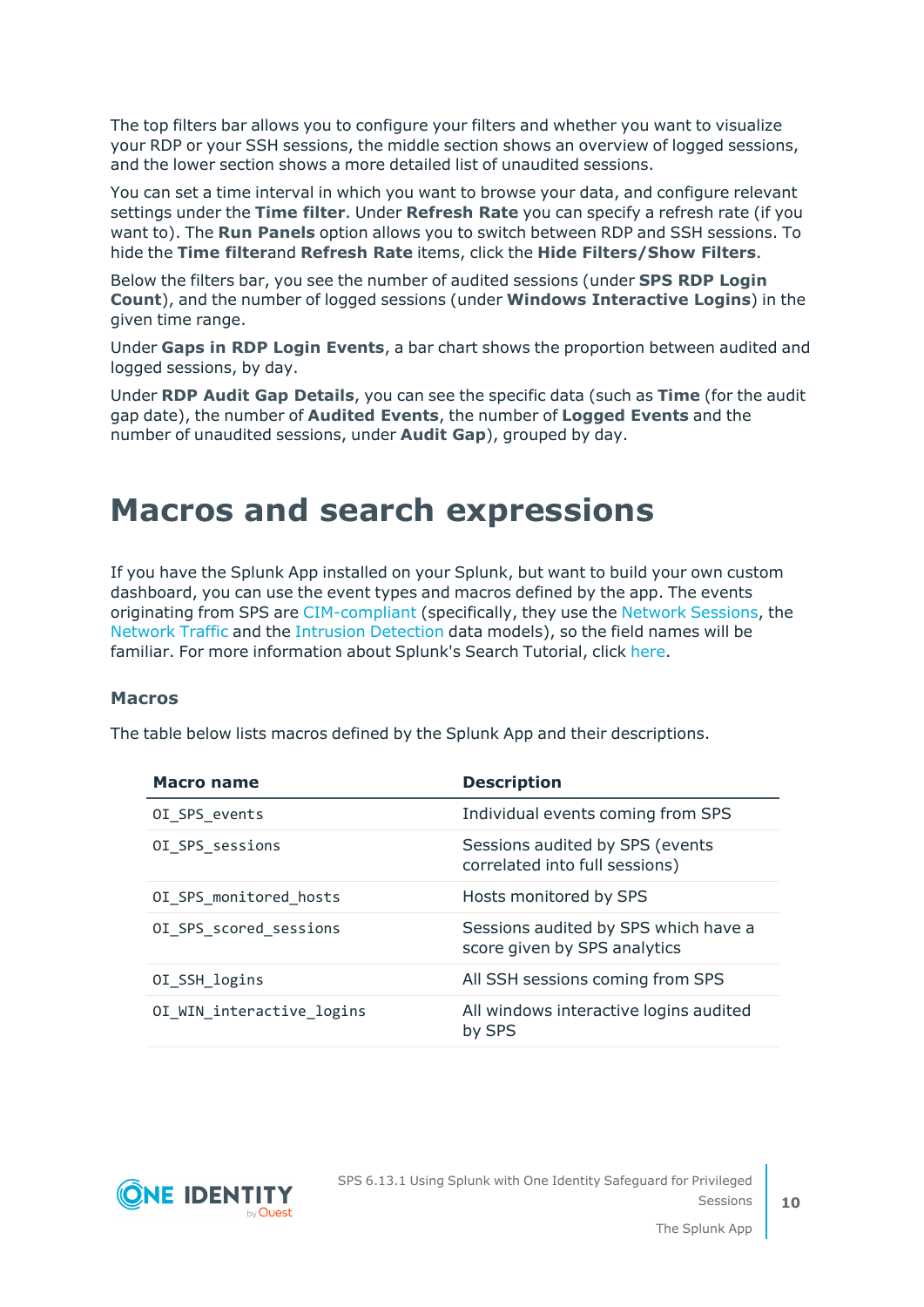### **Useful search expressions for SPS-specific events**

The macros listed in the [Macros](#page-9-1) section can be used to narrow your search in Splunk for SPS-specific events. You can see a few useful search expressions below.

<sup>l</sup> **example\_user was on server 1.2.3.4**

`OI SPS events` tag=authentication dest  $ip=1.2.3.4$  user=example user

<sup>l</sup> **List users logged onto server 1.2.3.4**

`OI SPS events` tag=authentication dest ip=1.2.3.4 | table user | uniq

<sup>l</sup> **Get ID of all sessions with rm command**

`OI SPS events` eventtype=oneidentity sps command channel event command=rm | table session\_id | uniq

#### <sup>l</sup> **Get ID of sessions with a score higher than 70**

`OI\_SPS\_events` aggregated\_score>70 | table session\_id | uniq



SPS 6.13.1 Using Splunk with One Identity Safeguard for Privileged Sessions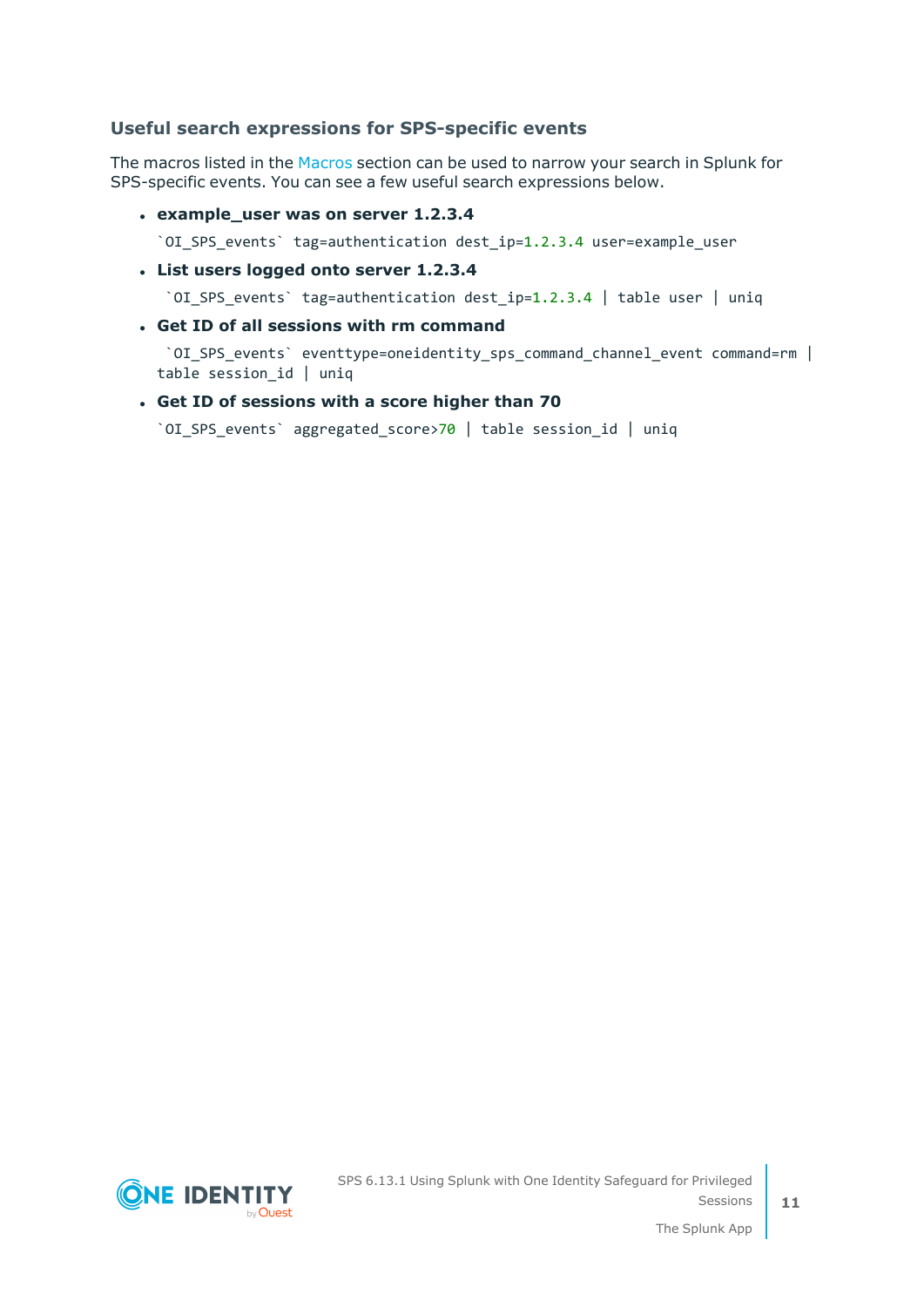<span id="page-11-0"></span>One Identity solutions eliminate the complexities and time-consuming processes often required to govern identities, manage privileged accounts and control access. Our solutions enhance business agility while addressing your IAM challenges with on-premises, cloud and hybrid environments.



SPS 6.13.1 Using Splunk with One Identity Safeguard for Privileged Sessions

About us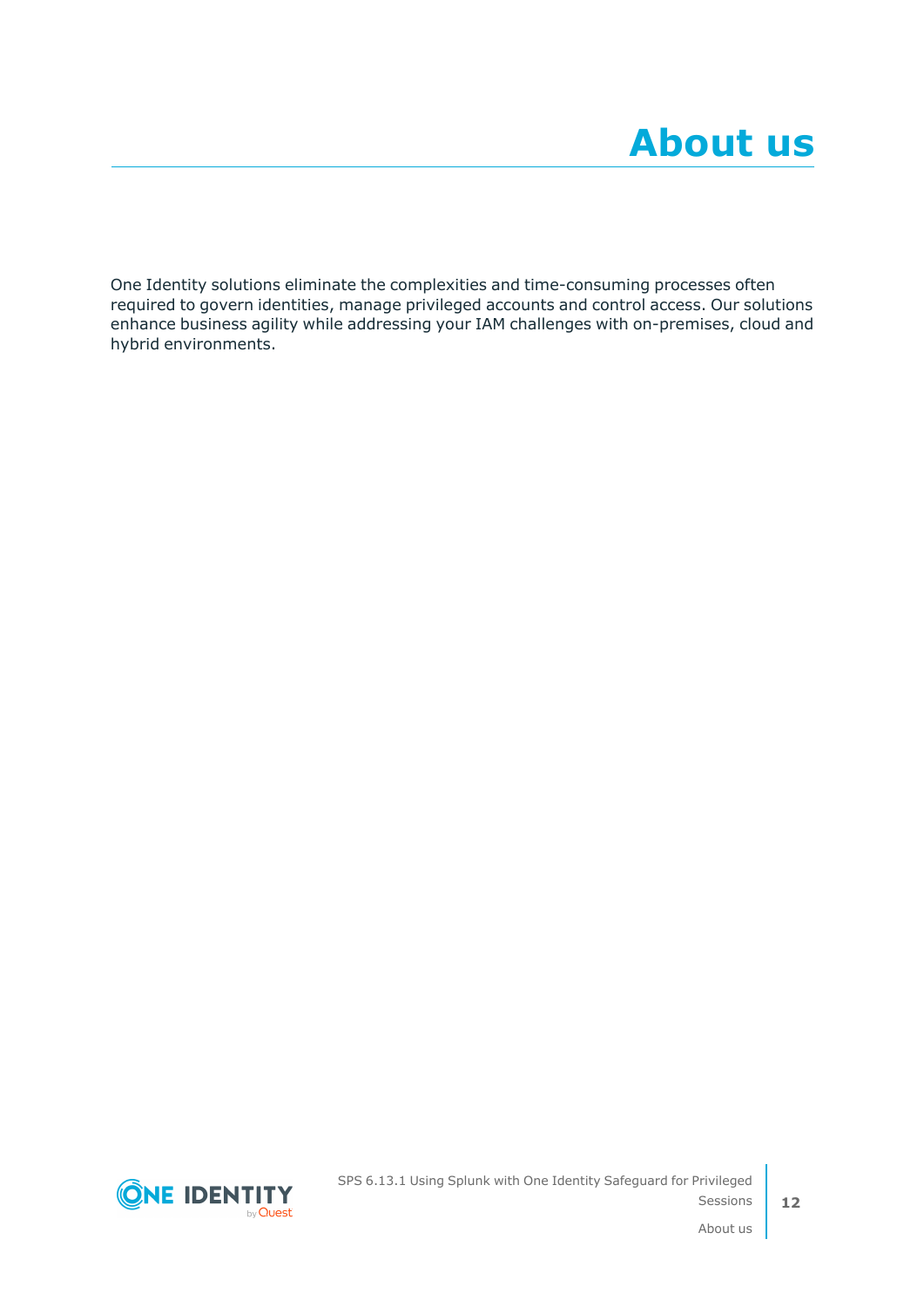# **Contacting us**

<span id="page-12-0"></span>For sales and other inquiries, such as licensing, support, and renewals, visit [https://www.oneidentity.com/company/contact-us.aspx.](https://www.oneidentity.com/company/contact-us.aspx)

**ONE IDENTITY** by **Quest**  SPS 6.13.1 Using Splunk with One Identity Safeguard for Privileged Sessions